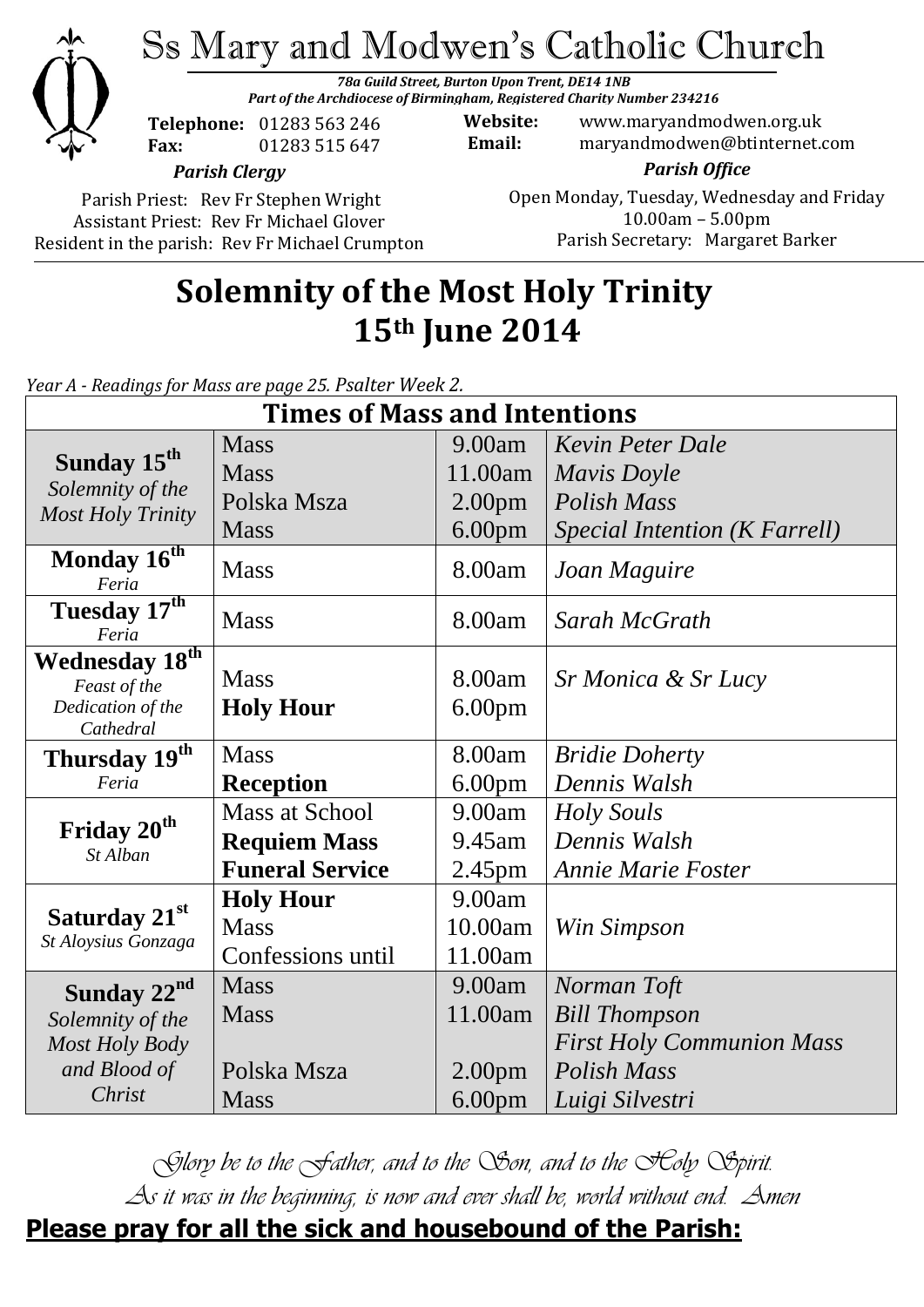Kathleen Benson, David Hughes, Eileen Lee, Pat Bolton, Mary Burnside, David Hastilow, Maureen & Sidney Parker, Irene Hill, Olive Wilson, Eve Goode, Sarah Pursglove, Marjorie Staley, Marie Gibson, Martin Halligan, Martin Goddard, Merlin Joseph, Mary Hyde, Baby Katie, Betty Gould, Michael Wright, Tony Kerr-Delworth, Fr Bernard Shaughnessy, Mary Conway, Baby Tomasz Weedon, Kay Elizabeth Webster, Kirsty Freeman, Peter Hunt, Jonjo Finnegan, Michael Cobley, Russ Simpson, Brian & Rita Baldock, Joe & Marg Emery, Baby Niamh Rodriguez, Sylvia Breen, John Wain, Fr Rob Taylerson, Pete & Sue Hughes, Baby James Kersey, Baby Elsie-Mae Freeman, Anne Cope, Alastair Furness, Damian Walsh, Arthur Walsh, Thomas McHugh, David Priest, Viv Saunders, Roz Fleetwood, James Cull, Isabel Kinsella, Paddy Griffin, Zoe Bellamy.

## **Lord Grant Eternal Rest to those who have died recently:**

Clementine Farrar. Babies Winifred Jane & Gerard Allan Motha. Elizabeth Barnes - Funeral service at Bretby Crematorium on Wed 18<sup>th</sup> June at 3.45pm. Thomas Dennis Walsh whose reception into Church will be on Thursday 19th June at 6pm, and Requiem Mass on Friday 20<sup>th</sup> June at 9.45am.

Annie Marie Foster whose Funeral Service will be in Church on Friday 20<sup>th</sup> June at 2.45pm.

## **Offertory Collection:** £314.41 (non Gift Aid); £362.02(Gift Aid)

Standing orders £460 (Gift Aid) thank you for your generosity. Building & Development Fund – £473.38 Building & Development Fund running total: -£7,730.75 (minus)

This Weekend – Second Collection – Building & Development Fund Next Weekend – Second Collection – Building & Development Fund  $29<sup>th</sup>$  June – Retiring Collection – Peter's Pence

### **For Next Sunday 22nd June: - Please Pray for the Priests READERS and Seminarians of the Diocese:**

M Cain, D Rowley, S Bower-Khan **EUCHARISTIC MINISTER** Sunday – Rt Rev Mark Jabale

J Emery, J Ward, G Taylor Monday – Rev Fr Dominic Jacob J Dawe, J Gibson **Tuesday – Rev Fr Bengt-ove Jakobsson** J Mitcheson, C Bailey, T Joseph Wednesday – Rev Fr Paul Johnson **TEA & COFFEE** Thursday – Dom Richard Jones Rose & Beckie/Mena & Denis/John & Cathy Friday – Rev Fr Peter Jones **CASHIERS** Saturday – Rev Fr Michael Jordan

# **CHURCH CLEANING**

Anne & Margaret

## **FLOWERS**

Barbara & Lee **PIETY SHOP**

Sarah & Marc, Anne, 6pm on request

Collette & Sheila Sunday Next – Rev Fr Patrick Joyce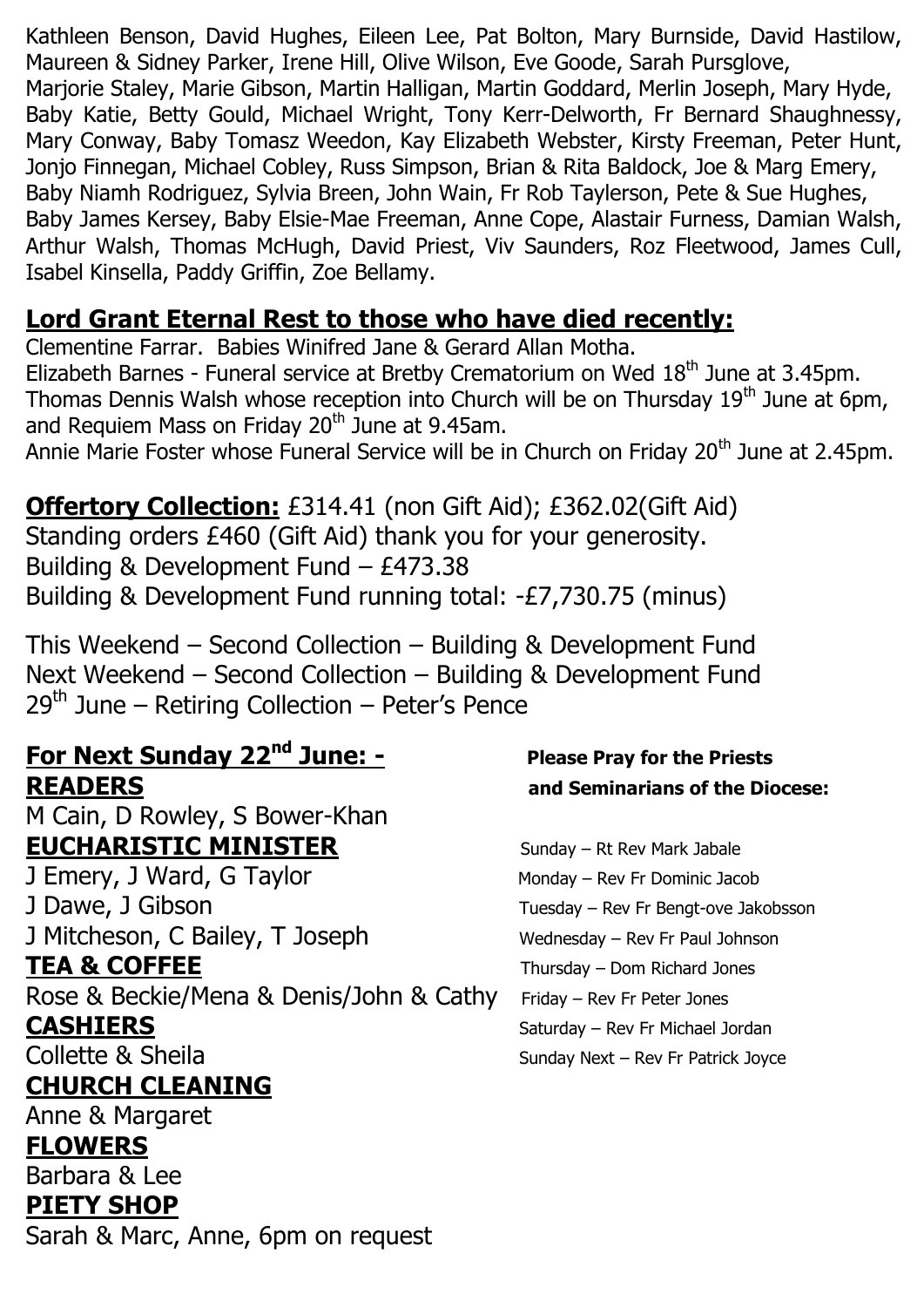**CYCLE OF PRAYER:** Until September the Bishops invite us to pray for the following intentions: A deeper understanding between Christians and Jews; those who suffer persecution, oppression and denial of human rights; Europe; Human Life and Seafarers.

**HAPPY FATHERS DAY** to all fathers.

**HOLY HOUR:** This Wednesday at 6pm.

**WEEKDAY MASS TIMES & MORNING PRAYER:** During the heating work Weekday Masses will be at 8am. During this time we will not be celebrating Morning Prayer together. You may of course pray it privately.

# **THE JOY OF THE GOSPEL, BUILDING A MISSIONARY PARISH:** A

number of parishioners have asked about the Pope Francis Document Evangelii Gaudium, which is available on-line or from the piety shop. It is well worth a read. The Bishop's Conference are putting together material for use in the parishes leading up to a National Conference on  $11<sup>th</sup>$  July 2015 in Birmingham. The parish materials will be available in January 2015 and we intend to make use of them then. For information about the National Conference see [gospeljoy@cbcew.org.uk](mailto:gospeljoy@cbcew.org.uk)

**SOWING THE SEEDS MARYVALE CATHECHESIS COURSE:** As from 2<sup>nd</sup> October we will be hosting a Catechetical Course run by Maryvale Institute here in the parish over 12 Thursday evenings. This is offered to local parishes and all are welcome. It aims to refresh and encourage current parish catechists and to train new volunteers who are willing to offer their service as parish catechists working with children or adults, children's liturgical leaders, teachers and T.A.'s in catholic schools, youth group leaders and indeed all parishioners. We ran this course in Banbury and it was very popular and very useful. The course is certified by Maryvale Institute. More information to follow.

**PARISH LOTTERY:** Last week 109 numbers played. Winning Number -24, R Waldron - £54.50. Congratulations, your cheque can be collected this weekend.

**BUILDING FUND TOTAL:** You will notice it is now in the red! As we have deducted the costs of the heating works so far.

**SVP SOUP** The SVP thank you very much for your generous donations of soup, the cupboard is now full. We will make a further request when more donations are needed and we are very grateful for all your support. **NATIONAL JUSTICE & PEACE NETWORK – ANNUAL CONFERENCE:**  $18<sup>th</sup> - 20<sup>th</sup>$  July 2014 at the Hayes Conference Centre, Swanwick – "Called to Life in All its Fullness" – Accepting the responsibility of our Baptism." See Notice Board for details of Speakers, Workshops & Booking. Booking Forms in the Parish Office. For more information please speak to Sr Mary.